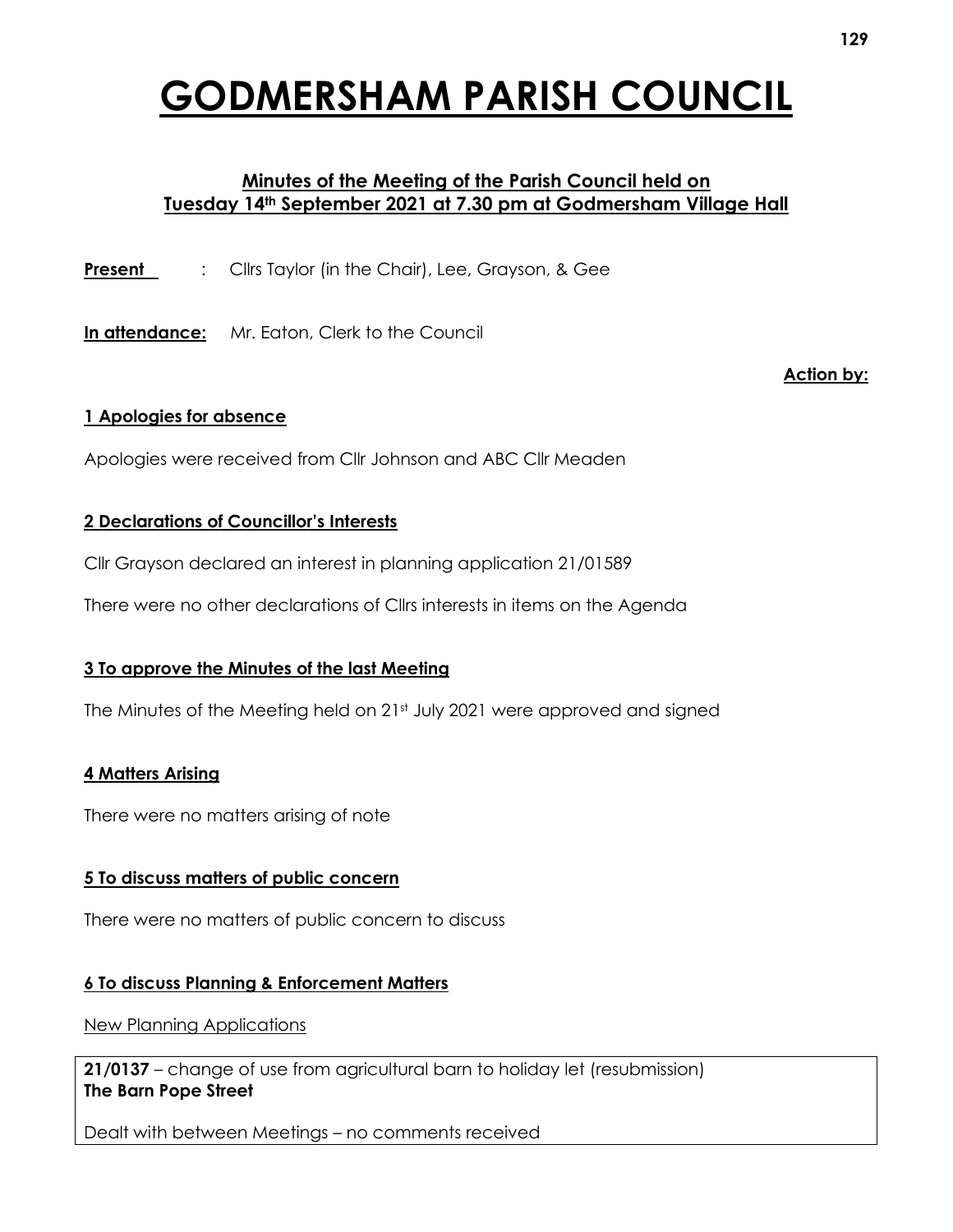**21/01580** – installation of roof lights/additional fenestration for loft conversion **Osmington, Canterbury Road**

There were no objections to this application

**21/01589** – erection of 8 demountable storage units **Bilting Farm Business Centre, Canterbury Road**

Cllr Grayson left the room whilst this application was discussed

There were no objections to this application

Decided Planning Applications

**21/00649** – change of use of agricultural land to a new sand school **Woodsdale Farm, Pope Street**

#### **PERMIT**

## **7 Finance Matters & Accounts for payment**

| The following accounts were approved for payment - |        |
|----------------------------------------------------|--------|
| Cha 929 Clerk's tax (August & September)           | 108.40 |
| Chq 930 Godmersham VH, room hire/field signs       | 89.50  |
| Chq 931 Kikk, website domain renewal               | 23.00  |
| The monthly Standing Orders were noted -           | £      |
| G Eaton, Clerk's salary and expenses               | 256.84 |
| GW Landscaping, grounds maintenance                | 222.00 |

#### **8 Correspondence**

Email re Public Bridleway AE57 mapping anomaly – this was noted

Email from ABC Planning re Thruxted Mill – no update available. The Clerk was asked to draft a letter to ABC Cllr Meaden regarding this and requesting that he follows up with the planners

# **9 AOB**

There was a brief discussion regarding the traffic/CCTV surveys in Bilting and at the Godmersham crossroads, and the Clerk was asked to contact highways and place an order with them **Clerk**